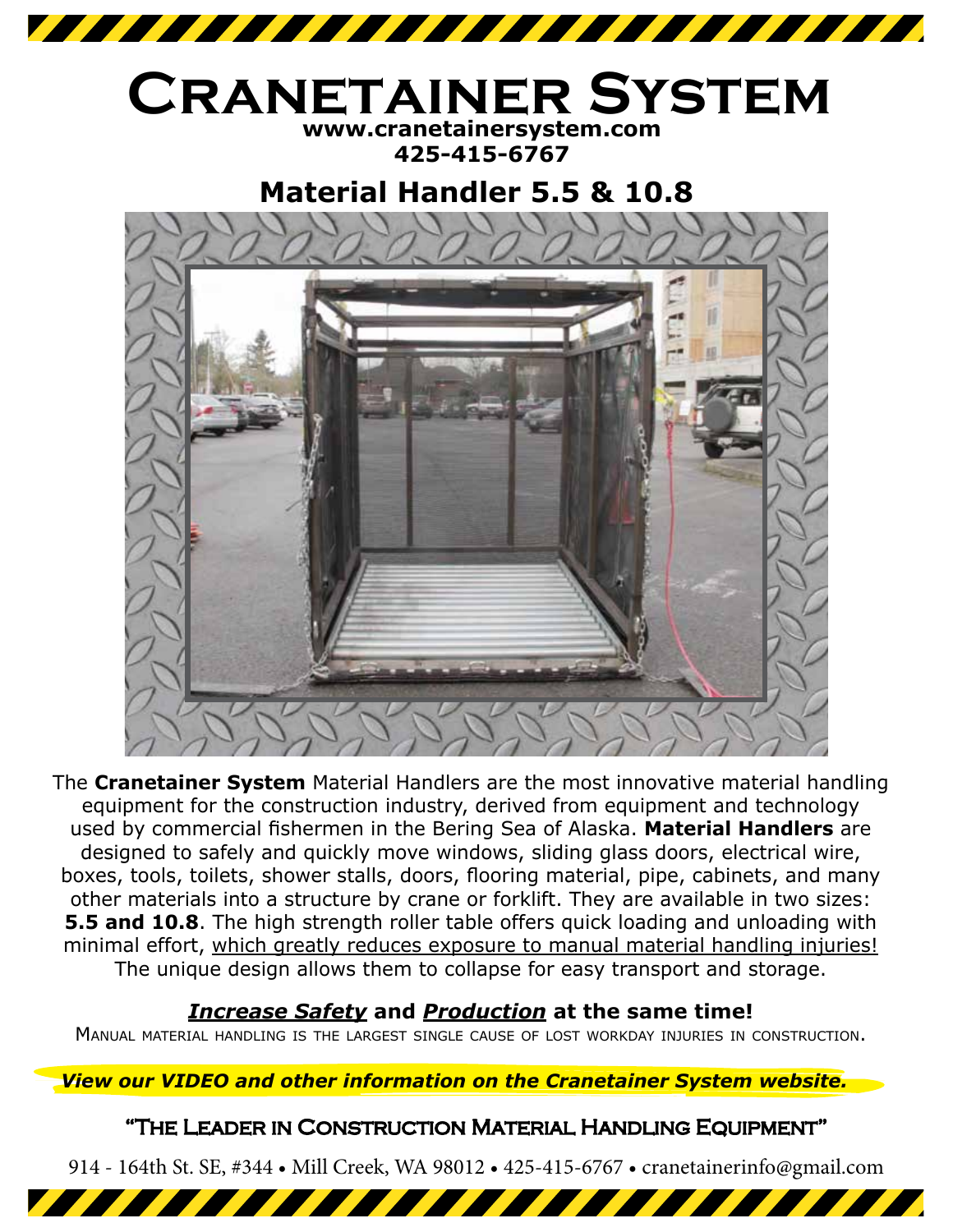<u> The Books of the Books of the Books of the Books of the Books of the Books of the Books of the Books of the Books of the Books of the Books of the Books of the Books of the Books of the Books of the Books of the Books of</u> 

**Conventional practices of lifting open pallets and non-secured loads can contribute to workplace injuries due to hazardous offload procedures. Also, non-secured loads increase exposure to property loss due to material damage or falling objects. Material Handlers secure all materials and prevent objects from falling while they are positioned overhead.**

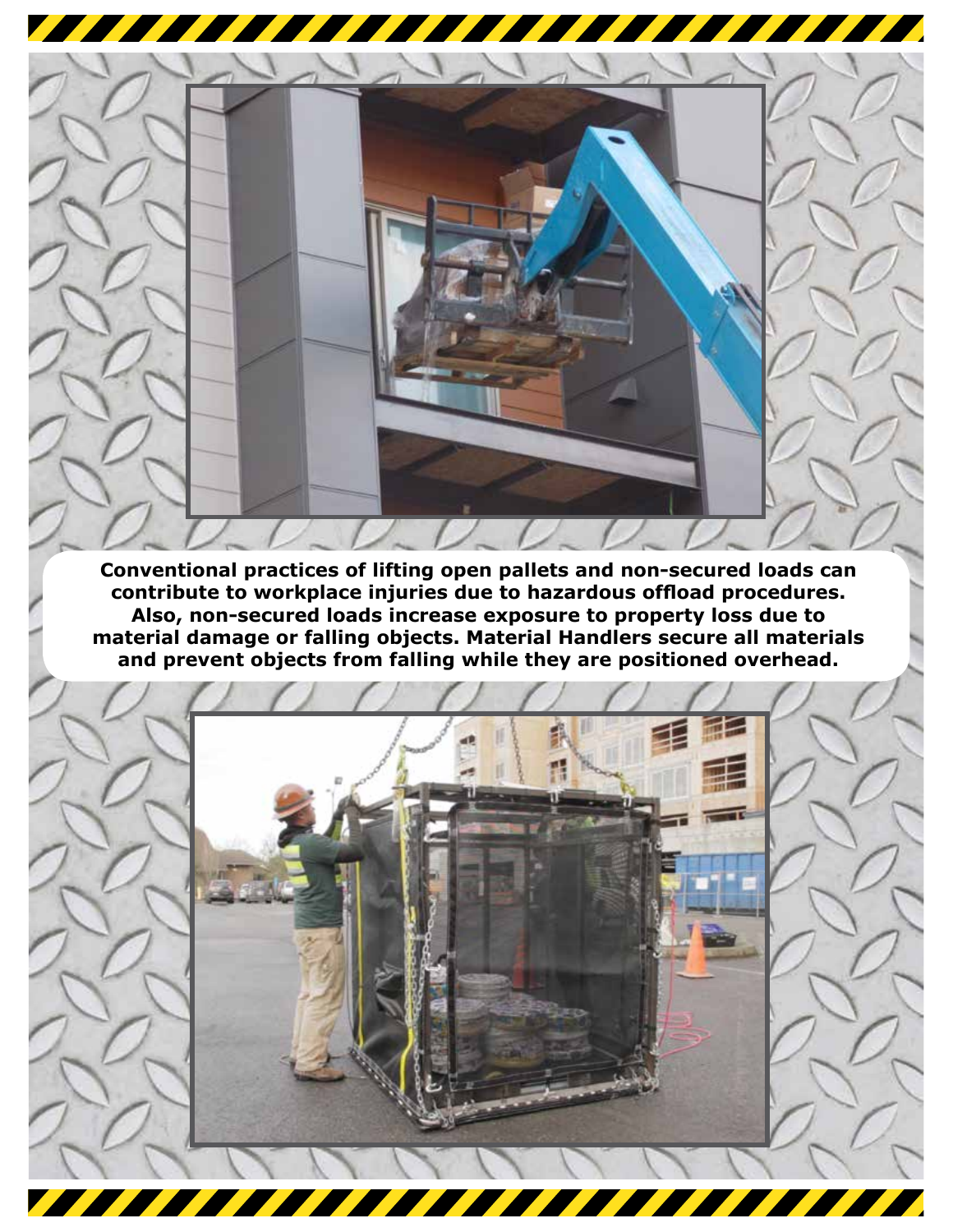

**Once positioned in the building opening, the Material Handler is chained off, the cover removed and the material is pulled safely into the building. Unlike conventional wooden boxes and offload procedures the high strength Roller Table requires minimal physical effort to move materials into the building.**

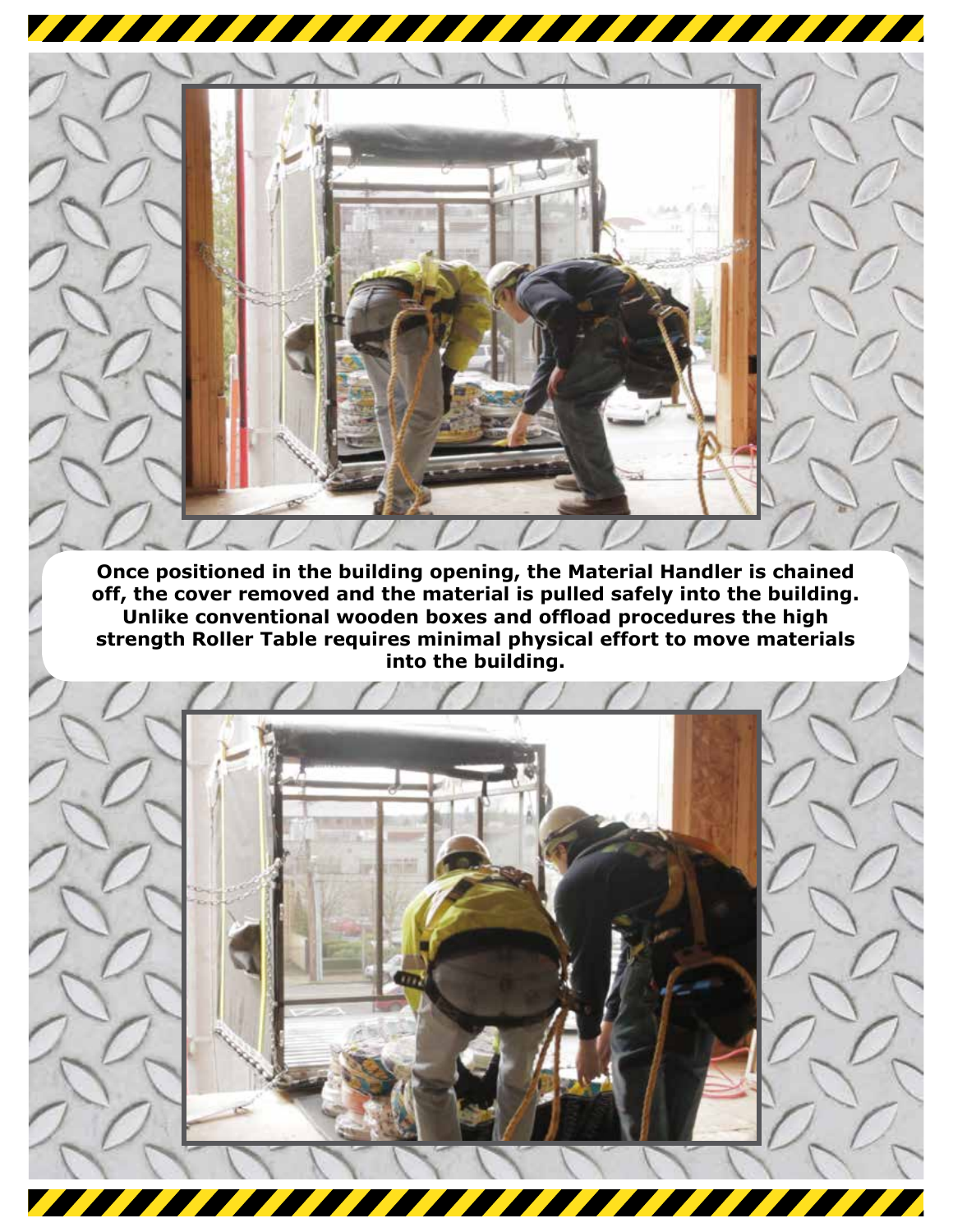

**Material Handlers can move full pallets and have a safe working load of 3000 lbs. They are available in two sizes: MH-5.5 (5' deep x 5' height clearance x 50" wide) and MH-10.8 (10' deep x 8' height clearance x 50" wide). Custom heights and widths are also available.**

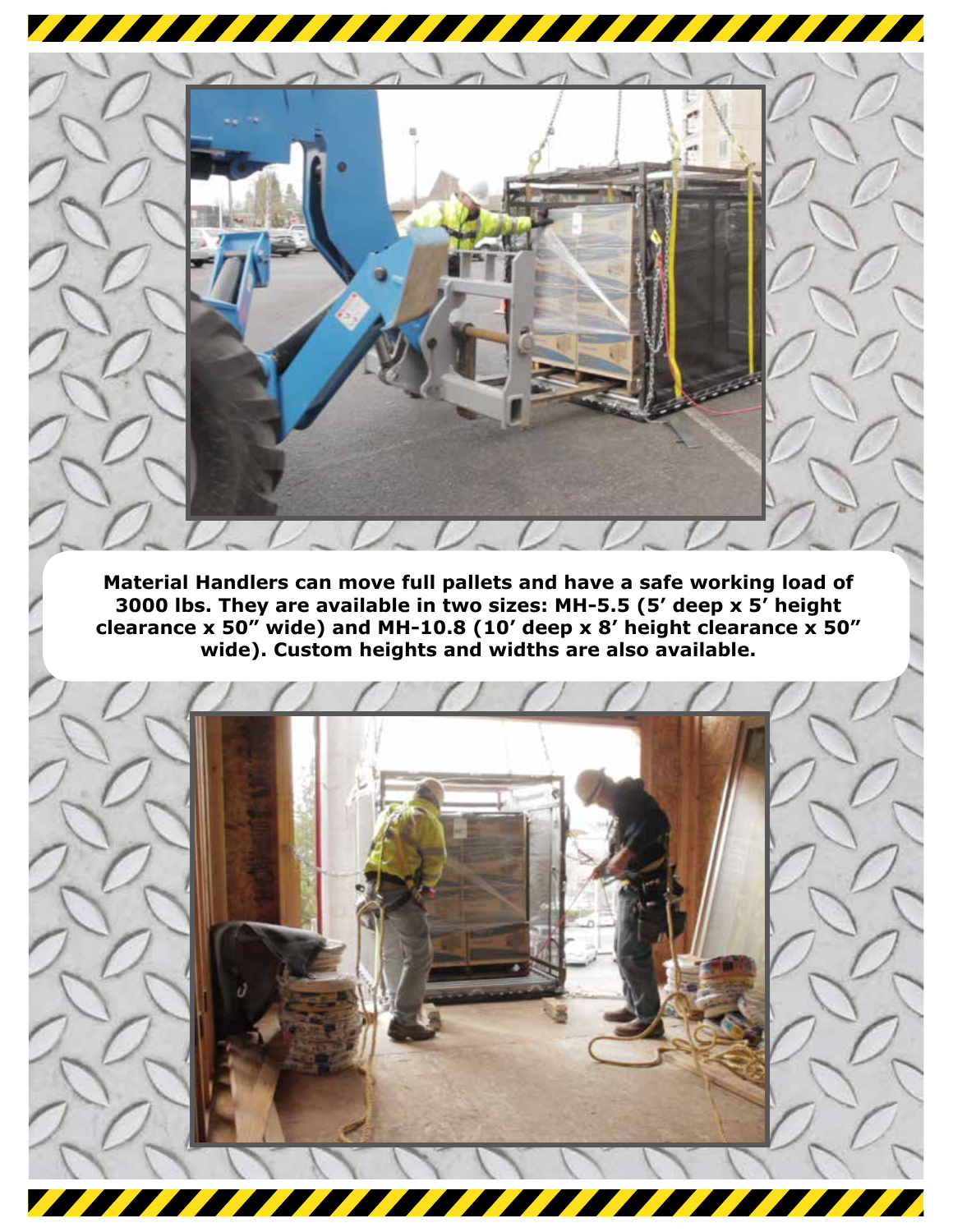

**Material Handler accessories like the Pallet Rollers, which slide underneath the pallets, allow workers to safely pull the pallet further into the room with ease and efficiency.**

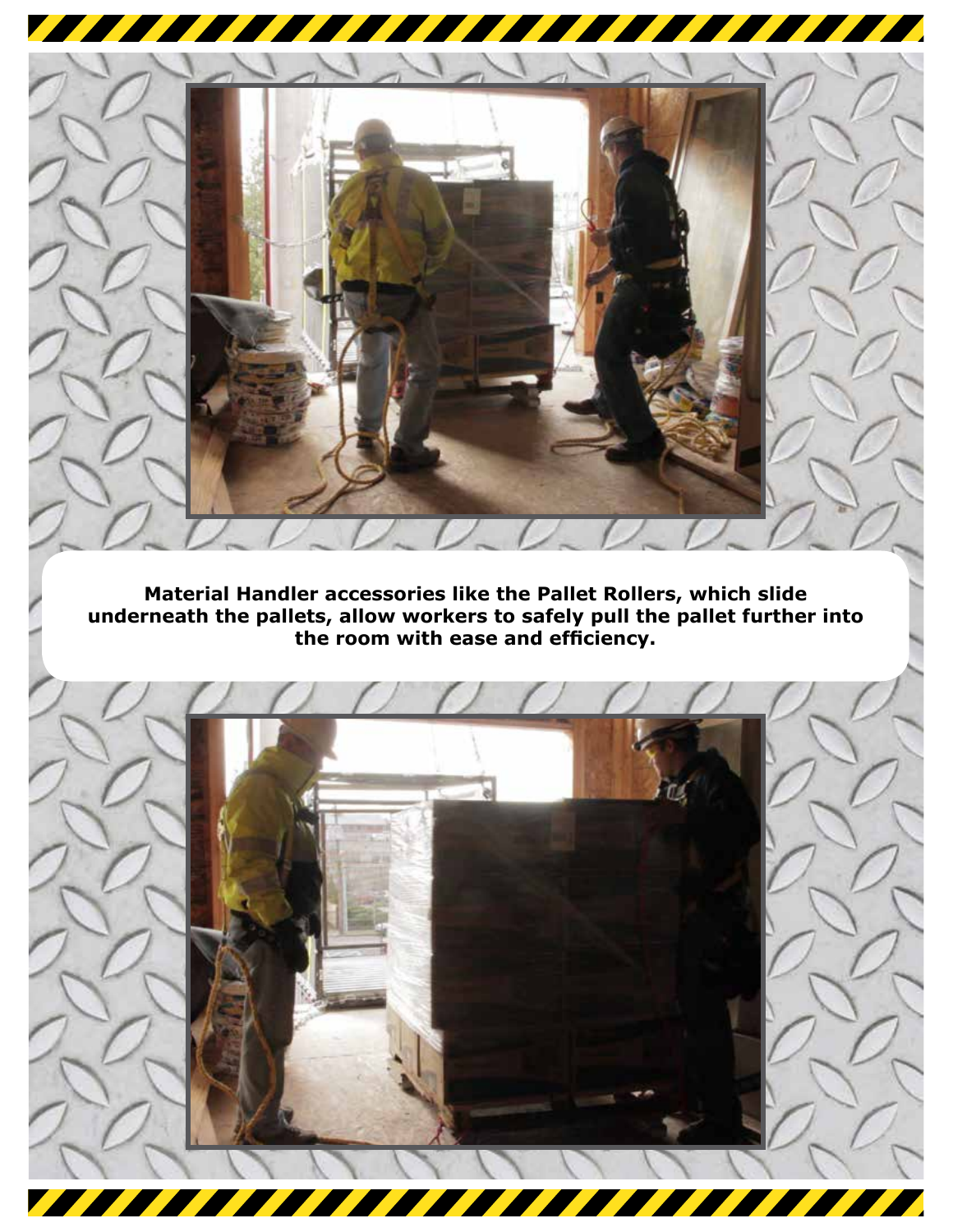

**Conventional wooden boxes present a number of safety challenges, putting workers at risk by having to perform dangerous and non-compliant offload practices. These practices increase the risk of monetary loss by exposing work sites to potential fines. Workers do not have to enter the Material Handler to offload materials. The Roller Pad is placed between the Roller Table and the loaded material allowing workers to pull materials out of the Material Handler for offloading.** 

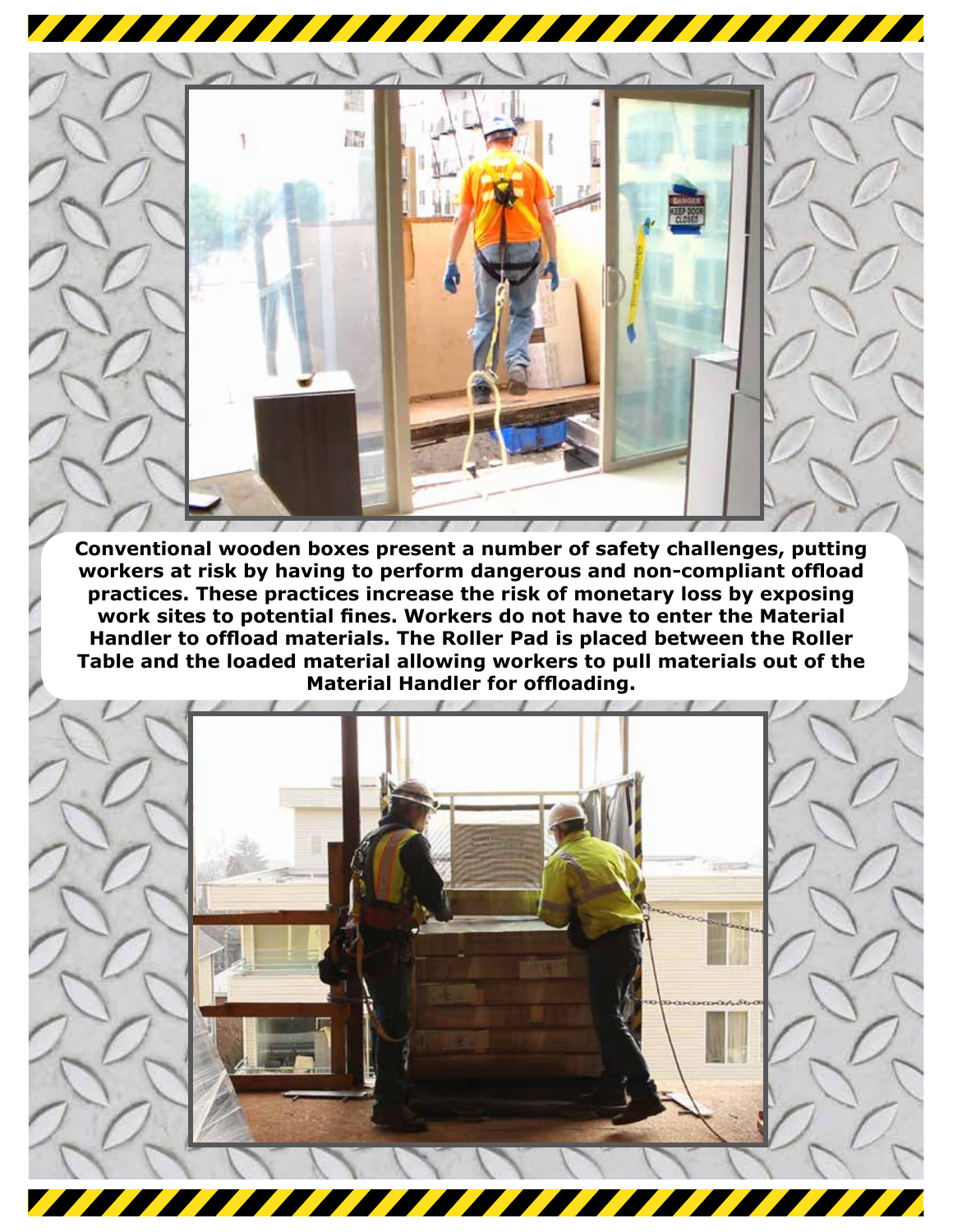

**The two different sized Material Handlers allow workers to move any object, including this 430 lb., 8' tall sliding glass door, with much greater ease than conventional wooden boxes. The adjustable Base Stabilizer allows the back of the Material Handler to rest safely for proper loading from trucks with shorter tailgates.**

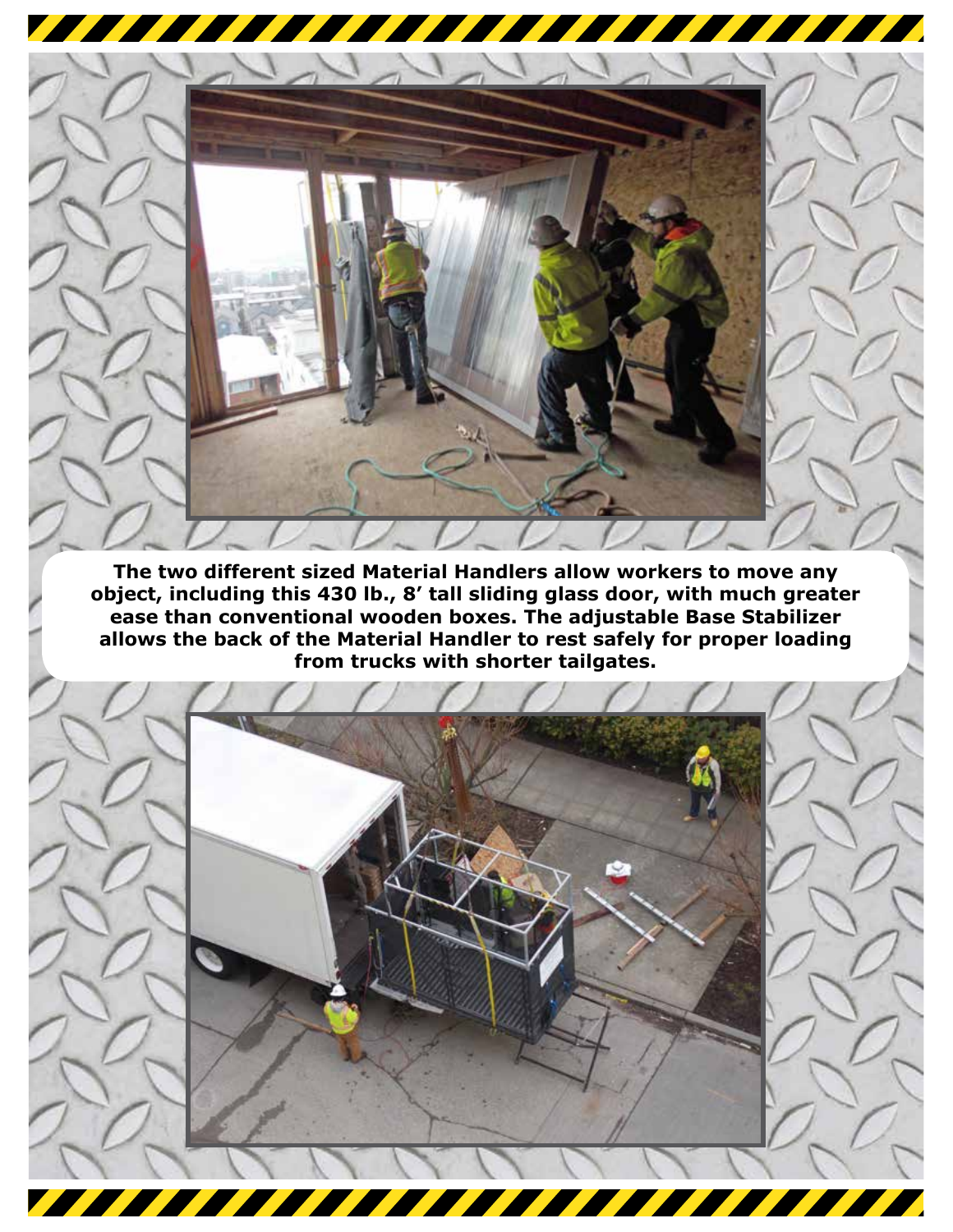

 $\sqrt{2}$ 

<u> The Community of the Community of the Community of the Community of the Community of the Community of the Community of the Community of the Community of the Community of the Community of the Community of the Community of</u>

<u> The Books of the Books of the Books of the Books of the Books of the Books of the Books of the Books of the Books of the Books of the Books of the Books of the Books of the Books of the Books of the Books of the Books of</u>



**Alta**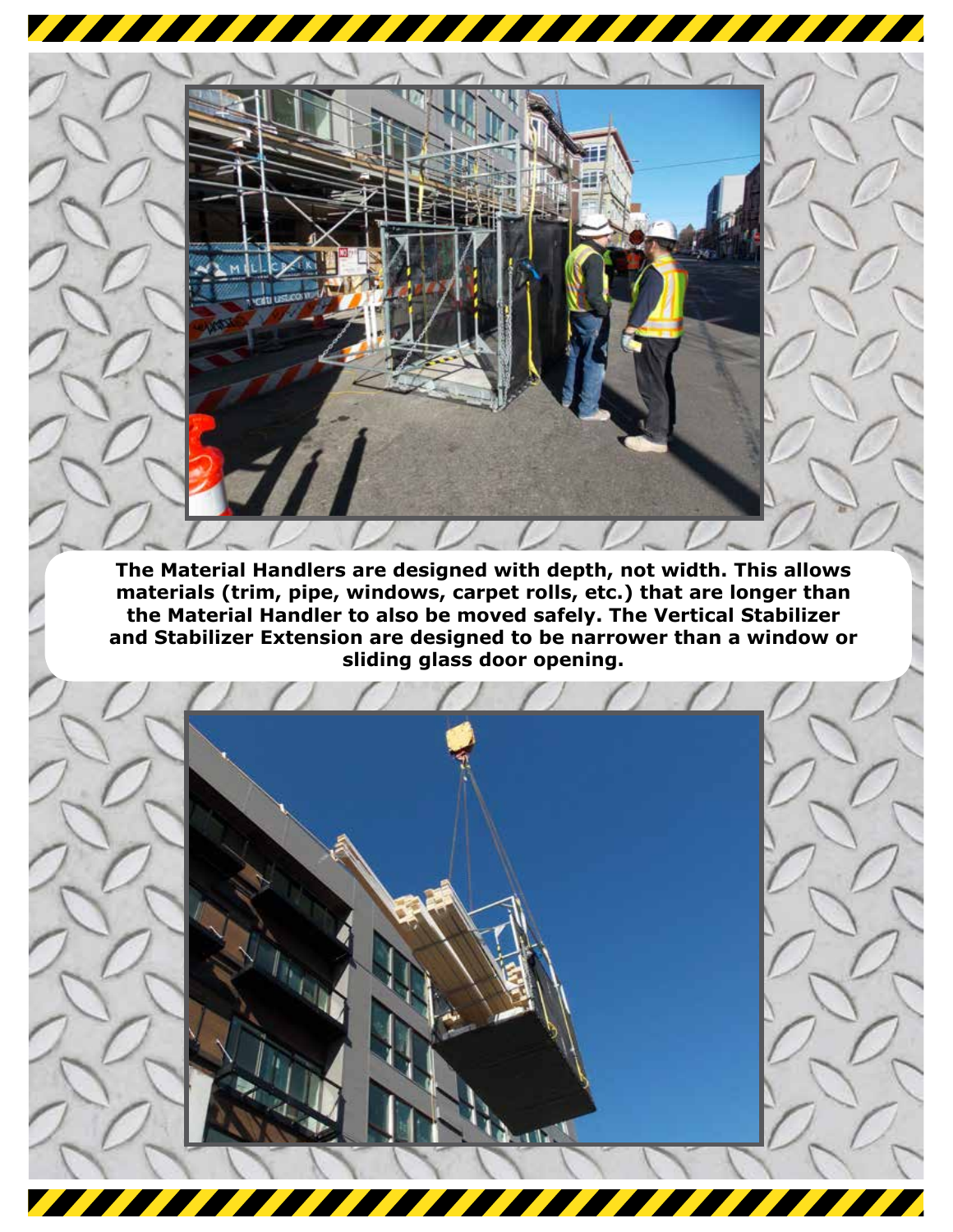

**By loading long materials using the Vertical Stabilizer and Stabilizer Extension, workers can place materials through a sliding glass door opening or near a window opening for offloading. Material Handlers can be operated using a crane or, with the addition of a Cranetainer System Forklift Rack, they can also be operated using a forklift.** 

L.

FM.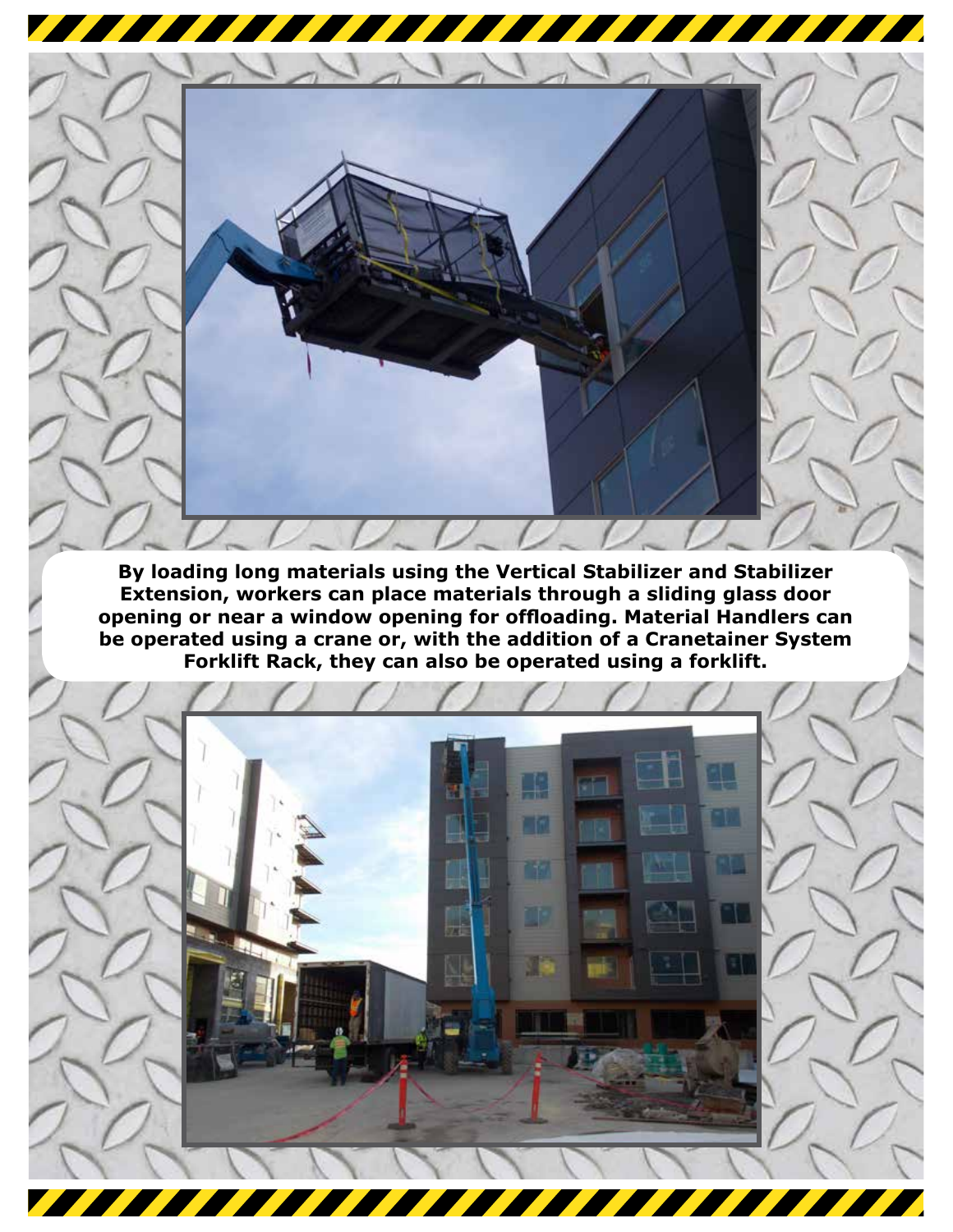

**The Track System is a set of metal tracks with ramps that allow filled Material Racks to be quickly rolled in and out of the Material Handler. Using multiple Material Racks creates a continuous flow of loading and unloading when large quantities of like materials need to be moved.**

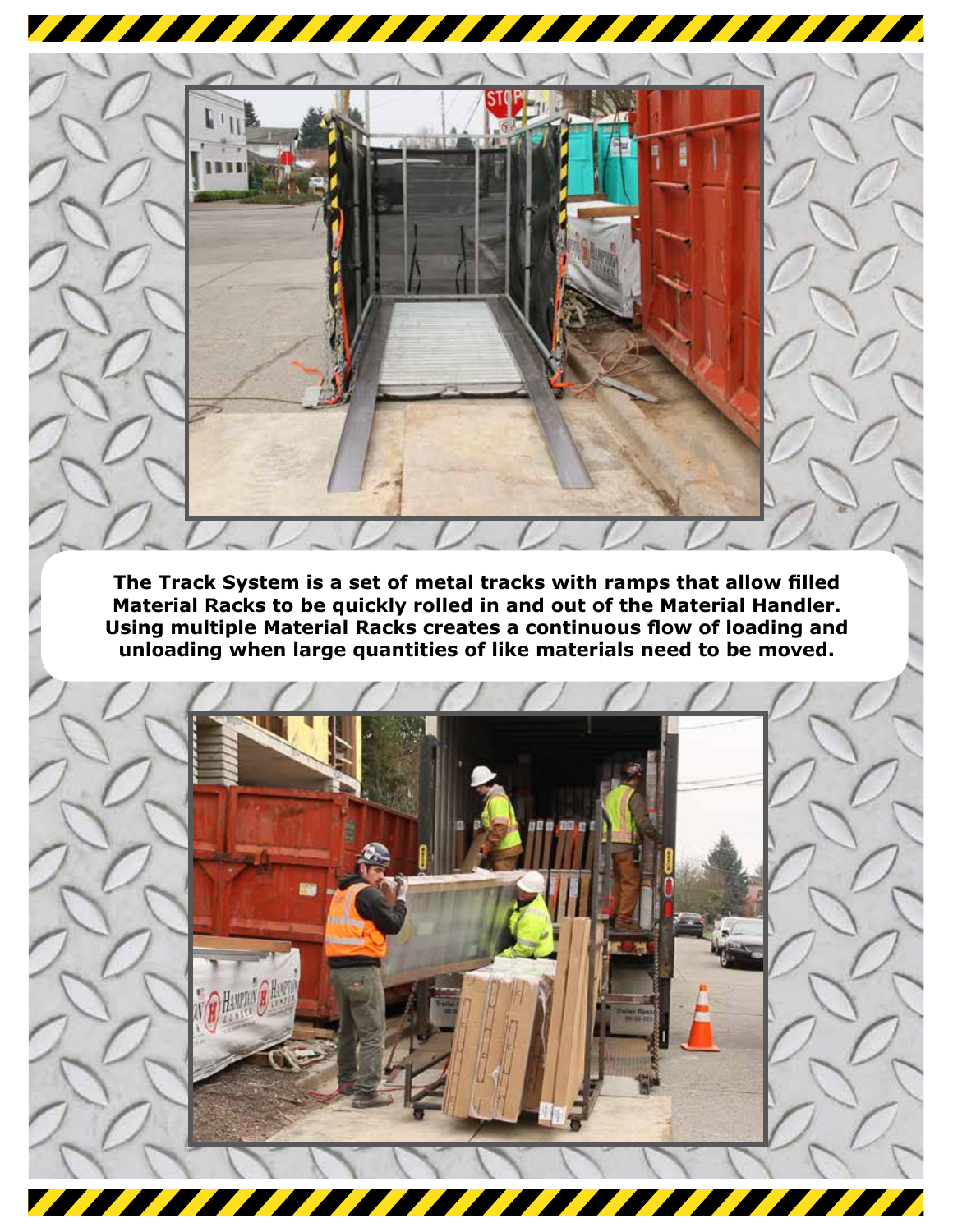

**As materials are loaded onto a Material Rack in the loading area below, the other Material Rack is being offloaded into the building above. This continuous workflow dramatically decreases the amount of time it takes workers to load and unload materials.**